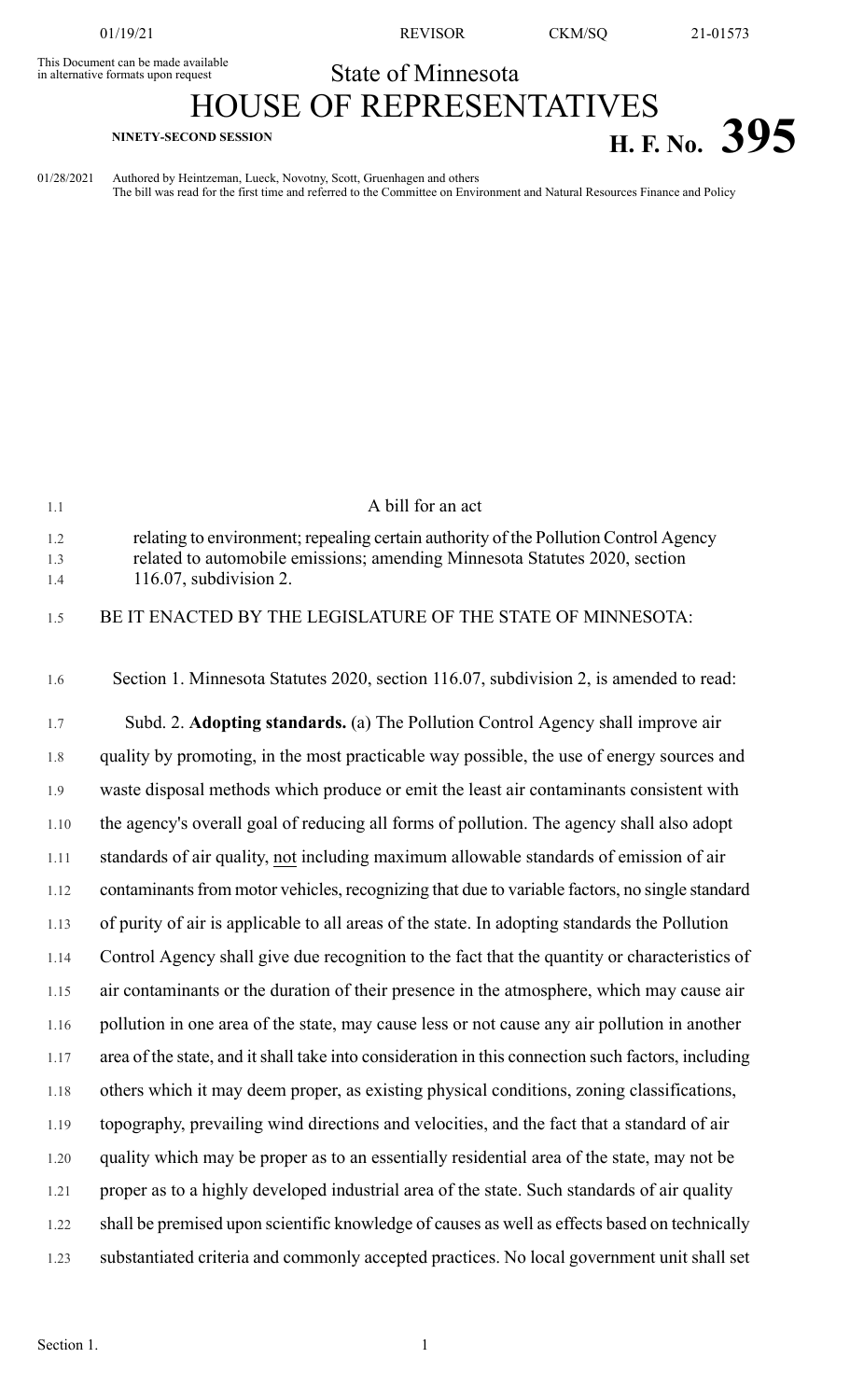2.1 standards of air quality which are more stringent than those set by the Pollution Control 2.2 Agency.

2.3 (b) The Pollution Control Agency shall promote solid waste disposal control by 2.4 encouraging the updating of collection systems, elimination of open dumps, and 2.5 improvements in incinerator practices. The agency shall also adopt standards for the control 2.6 of the collection, transportation, storage, processing, and disposal of solid waste and sewage 2.7 sludge for the prevention and abatement of water, air, and land pollution, recognizing that 2.8 due to variable factors, no single standard of control is applicable to all areas of the state. 2.9 In adopting standards, the Pollution Control Agency shall give due recognition to the fact 2.10 that elements of control which may be reasonable and proper in densely populated areas of 2.11 the state may be unreasonable and improper in sparsely populated or remote areas of the 2.12 state, and it shall take into consideration in this connection such factors, including others 2.13 which it may deem proper, as existing physical conditions, topography, soils and geology, 2.14 climate, transportation, and land use. Such standards of controlshall be premised on technical 2.15 criteria and commonly accepted practices.

2.16 (c) The Pollution Control Agency shall also adopt standards describing the maximum 2.17 levels of noise in terms of sound pressure level which may occur in the outdoor atmosphere, 2.18 recognizing that due to variable factors no single standard of sound pressure is applicable 2.19 to all areas of the state. Such standards shall give due consideration to such factors as the 2.20 intensity of noises, the types of noises, the frequency with which noises recur, the time 2.21 period for which noises continue, the times of day during which noises occur, and such 2.22 other factors as could affect the extent to which noises may be injurious to human health 2.23 or welfare, animal or plant life, or property, or could interfere unreasonably with the 2.24 enjoyment of life or property. In adopting standards, the Pollution Control Agency shall 2.25 give due recognition to the fact that the quantity or characteristics of noise or the duration 2.26 of its presence in the outdoor atmosphere, which may cause noise pollution in one area of 2.27 the state, may cause less or not cause any noise pollution in another area of the state, and 2.28 it shall take into consideration in this connection such factors, including others which it 2.29 may deem proper, as existing physical conditions, zoning classifications, topography, 2.30 meteorological conditions and the fact that a standard which may be proper in an essentially 2.31 residential area of the state, may not be proper as to a highly developed industrial area of 2.32 the state. Such noise standards shall be premised upon scientific knowledge as well as effects 2.33 based on technically substantiated criteria and commonly accepted practices. No local 2.34 governing unit shall set standards describing the maximum levels of sound pressure which 2.35 are more stringent than those set by the Pollution Control Agency.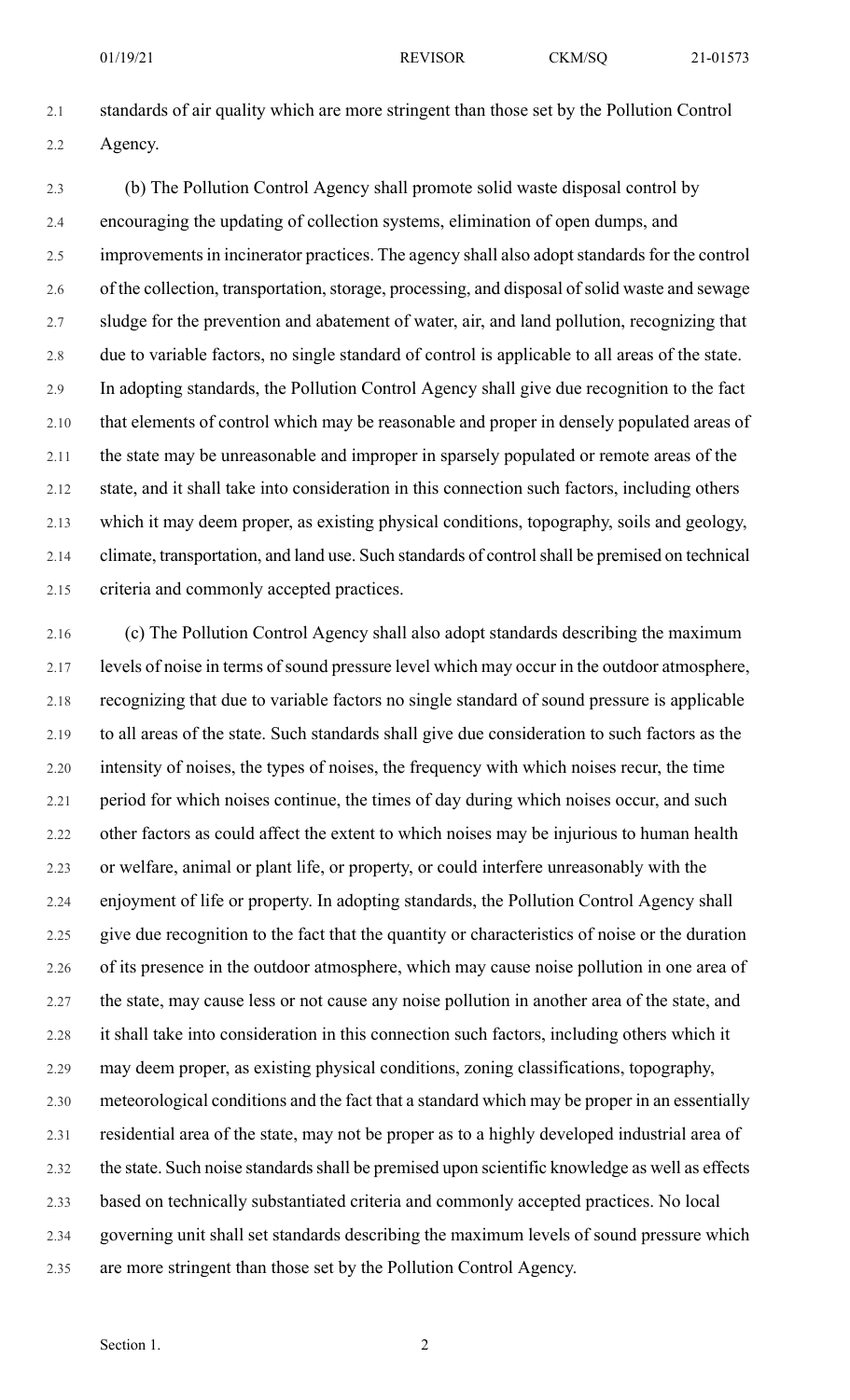3.1 (d) The Pollution Control Agency shall adopt standards for the identification of hazardous 3.2 waste and for the management, identification, labeling, classification, storage, collection, 3.3 transportation, processing, and disposal of hazardous waste, recognizing that due to variable 3.4 factors, a single standard of hazardous waste control may not be applicable to all areas of 3.5 the state. In adopting standards, the Pollution Control Agency shall recognize that elements 3.6 of control which may be reasonable and proper in densely populated areas of the state may 3.7 be unreasonable and improper in sparsely populated or remote areas of the state. The agency 3.8 shall consider existing physical conditions, topography, soils, and geology, climate, 3.9 transportation and land use. Standards of hazardous waste control shall be premised on 3.10 technical knowledge, and commonly accepted practices. Hazardous waste generator licenses 3.11 may be issued for a term not to exceed five years. No local government unit shall set 3.12 standards of hazardous waste control which are in conflict or inconsistent with those set by 3.13 the Pollution Control Agency.

3.14 (e) A person who generates less than 100 kilograms of hazardous waste per month is 3.15 exempt from the following agency hazardous waste rules:

3.16 (1) rules relating to transportation, manifesting, storage, and labeling for photographic 3.17 fixer and x-ray negative wastes that are hazardous solely because of silver content; and

3.18 (2) any rule requiring the generator to send to the agency or commissioner a copy of 3.19 each manifest for the transportation of hazardous waste for off-site treatment, storage, or 3.20 disposal, except that counties within the metropolitan area may require generatorsto provide 3.21 manifests.

3.22 Nothing in this paragraph exempts the generator from the agency's rules relating to on-site 3.23 accumulation or outdoor storage. A political subdivision or other local unit of government 3.24 may not adopt management requirements that are more restrictive than this paragraph.

3.25 (f) In any rulemaking proceeding under chapter 14 to adopt standards for air quality, 3.26 solid waste, or hazardous waste under this chapter, or standards for water quality under 3.27 chapter 115, the statement of need and reasonableness must include:

3.28 (1) an assessment of any differences between the proposed rule and:

3.29 (i) existing federal standards adopted under the Clean Air Act, United States Code, title 3.30 42, section 7412(b)(2); the Clean Water Act, United States Code, title 33, sections 1312(a) 3.31 and 1313(c)(4); and the Resource Conservation and Recovery Act, United States Code, title 3.32 42, section 6921(b)(1);

3.33 (ii) similar standards in states bordering Minnesota; and